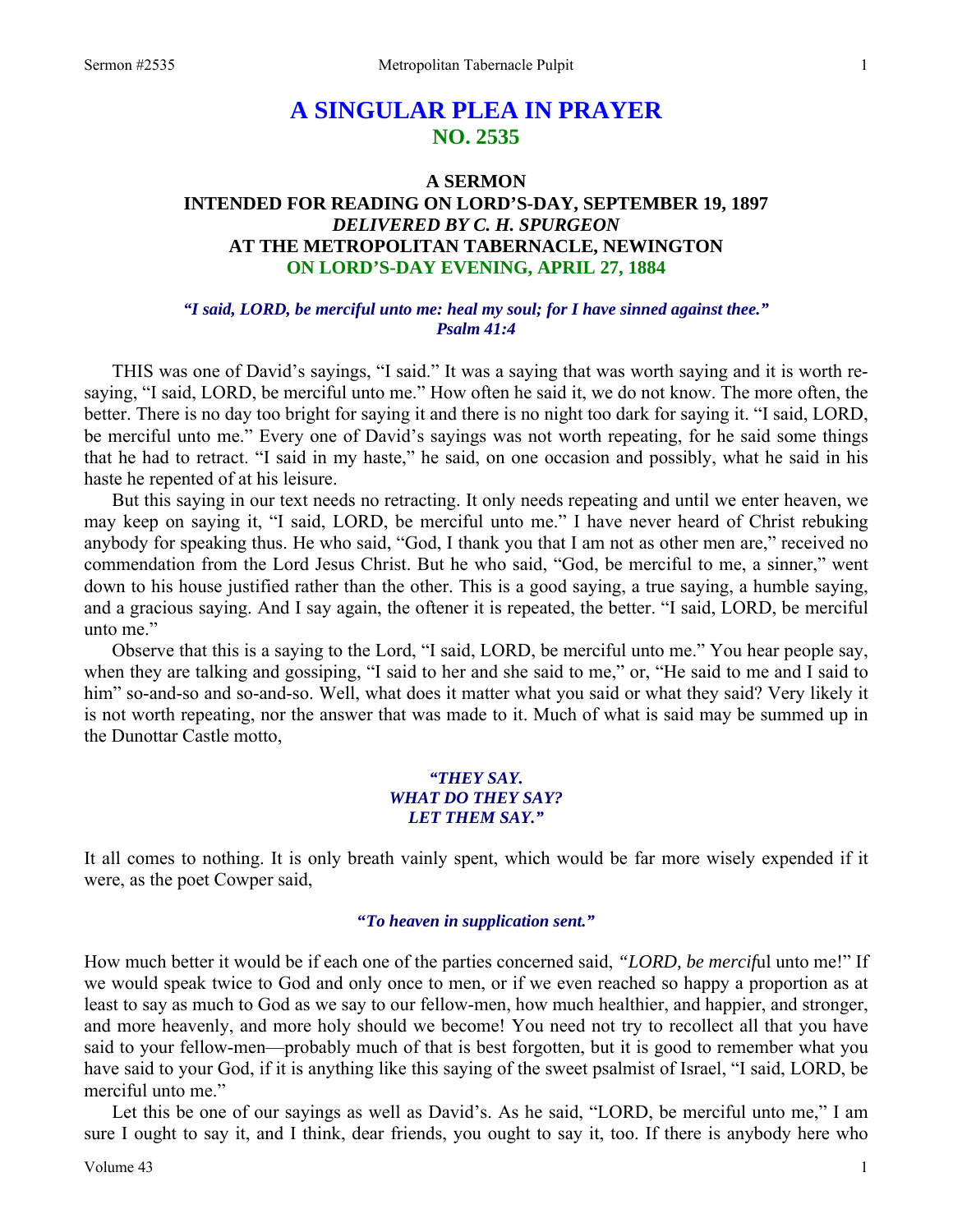thinks that he has grown so good that he does not need to pray, "LORD, be merciful unto me," I am very thankful, for once, that I am not as that man is, for he must be eaten up with pride. He cannot be right in his heart who will not pray for mercy and surely, he has received no mercy who does not feel his need of more mercy. God can scarcely have begun to work in that man who thinks that he needs no longer make confession of sin, or seek mercy from God. David tells us, "I said, LORD, be merciful unto me," and I advise you to make this one of your sayings also.

People sometimes say, "It is an old saying," and that is supposed to be its commendation. Well, this also is an old saying. A young man says, "My father used to say so-and-so," and I have no doubt that, if you had a godly father, he used to say much that was worth remembering and worth repeating, and you cannot do better than use your father's words, especially if they were like David's on this occasion. Let it be reported of you in your biography, if it is ever written, "This was one of his sayings. He often said, 'LORD, be merciful unto me.'"

Notice also that this was the saying of a sick man and of a sick saint. "I said, LORD, Be merciful unto me." It is not written, "I said, LORD, You are unmerciful to me in chastening me. You deal too severely with me in placing me upon this sickbed and causing me to lie here till the bed grows hard as a rock beneath me." No, there is no complaining here, though there is petitioning. There is no murmuring, though there is supplication. "I said, LORD, be merciful unto me." When you get well again after an illness, it will be a great comfort if you can look back and feel, "I did not complain, but the chief cry from my sickbed was, 'LORD, be merciful unto me.'"

I have thus briefly introduced to you one of the sayings of a sick saint—a sick king and that king was David, the man after God's own heart. And I believe that this saying of his was after God's own heart, and that this prayer was pleasing in the ears of the Most High. "I said, LORD, be merciful unto me." So now I will try to show you that our text contains, first, *a prayer*, "LORD, be merciful unto me." Next, *a confession, "*I have sinned against thee." And then, thirdly, *a plea*, and a very singular plea it is, "I said, LORD, be merciful unto me: heal my soul; for I have sinned against thee."

**I.** First, here is, A PRAYER, "LORD, be merciful unto me."

It may mean, and I daresay it did mean, at least in part, "*Mitigate my pains.*" O beloved, when you feel your heart throbbing and palpitating, or when the swollen limb seems as if it were laid upon an anvil and beaten with red-hot hammers, when the pain goes through you again and again, till even the strong man is ready to cry out in his agony, and the tears start unwillingly to the eyes, this is a good prayer to present to God, "LORD, be merciful unto me." I have sometimes found that where medicine has failed, and sleep has been chased away, and pain has become unbearable, it has been good to appeal to God directly, and to say, "O Lord, I am Your child. Will You allow Your child to be thus tortured with pain? Is it not written, 'Like as a father pitieth his children, so the LORD pitieth them that fear him'? LORD, be merciful unto me."

I can solemnly assert that I have found immediate respite from convulsions of extreme pain in answer to a simple appeal to the fatherhood of God and a casting myself upon His mercy. And I do not doubt that I am also describing the experience of many others of God's afflicted children. When grieved with sore physical pain, you will find, dear friends, that the quiet resignation, the holy patience, and the childlike submissiveness which enable you to just pray, "LORD, be merciful unto me," will often bring a better relief to you than anything that the most skilled physician can prescribe for you. You are permitted and encouraged to act thus, when the rod falls heavily upon you, look up into your Father's face and say, "LORD, be merciful unto me."

But that is not all that David meant, I am quite sure, for, next, he must have meant, "*Forgive my sins.*" You can see by his prayer that his sins were the heaviest affliction from which he was suffering, "Be merciful unto me: heal my soul; for I have sinned against thee." And believe me, there is no pain in the world that at all approximates to a sense of sin.

I said to a dear friend who is greatly depressed at this time, "I should like you to have a little rheumatic gout, just to take your thoughts off your mental anxiety." "Oh!" she said, "it would be a great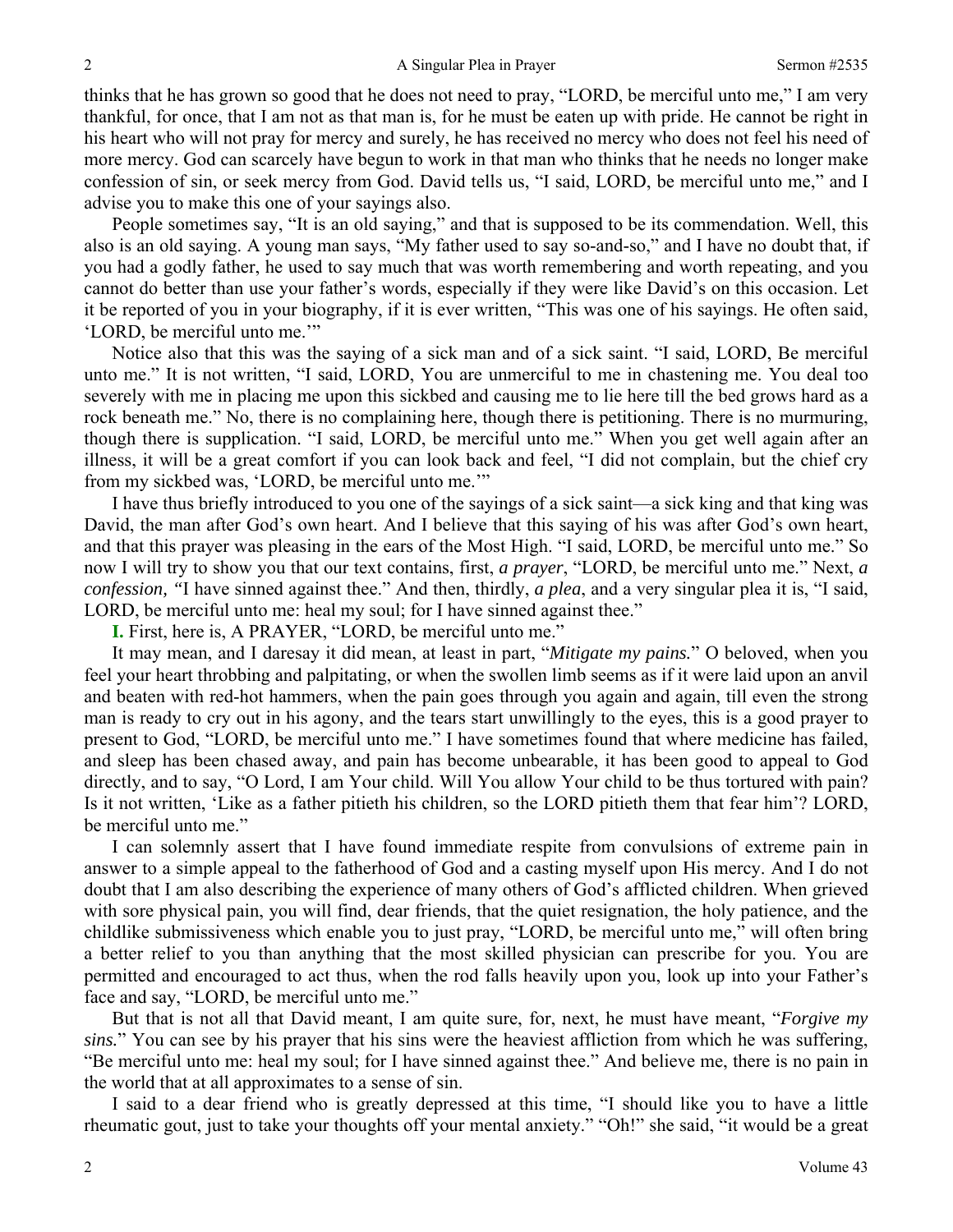#### Sermon #2535 **A Singular Plea in Prayer** 3

pleasure to me to have that form of suffering rather than my present depression of spirit." And I am sure that it is so, and if that depression of spirit is mingled with the thought of sinfulness and you are afraid although, perhaps, in your case there may be no ground for fear because you really are God's child—but if you get afraid that you are not pardoned and forgiven, that fear will cut into you worse than a wound from a sword. It will make your blood boil more than would the poison of a cobra in your veins, for there is nothing so venomous as sin. So David meant, "I said, when I felt my sin—I said, when my spirit sank within me—LORD, be merciful unto me. Be merciful unto me."

Sinners' prayers suit depressed saints. The prayer of the publican is, after all, my everyday prayer. I have what I may call a Sunday prayer, a prayer for high days and holiday, but my everyday prayer, the one that I can use all through the week, the one that I can pick up when I cannot pick up anything else, is the publican's prayer, "God, be merciful to me, a sinner." That prayer is "the baby's prayer," such as you would teach a child to pray. It is the prayer of the poor harlot, the prayer of the dying thief, "O God, be merciful to me!" It is a blessed, blessed prayer, and I charge you never to cease from using it in the sense that our Lord taught it to His disciples, "Forgive us our trespasses, as we forgive them that trespass against us."

But that is not all that there is in this prayer. I think that David, when he said, "LORD, be merciful unto me," also meant, "*Fulfill thy promises*." "You have said of the man who considers the poor, 'The Lord will deliver him in time of trouble.' LORD, be merciful unto me and deliver me in the time of my trouble. You have said, 'The Lord will preserve him and keep him alive.' LORD, be merciful unto me, preserve me and keep me alive. You have said that you will not deliver him unto the will of his enemies. LORD, be merciful unto me, and guard me from my foes. You will strengthen him upon the bed of languishing. LORD, be merciful unto me, and strengthen me. You will make all his bed in his sickness. Lord, make my bed."

It is a very difficult thing to make a sick man's bed easy and I should think that it was still harder to make the kind of bed that David was accustomed to lie upon. We often have a soft bed with plenty of feathers in it, yet after we have been lying upon it for a month, it gets very hard. No matter if it is a bed of down, it seems as if it were made of stones and one is apt to think that it is made very badly when it is really made exceedingly well. But I should think that the mattresses they used in the East must have been so hard that it needed God Himself to make soft beds for sick people then, so the Lord comes in with this gracious promise, "I will make all his bed"—bolster, pillow, covering and all—"I will make all his bed in his sickness. I will help him. I will comfort him. I will make him patient. I will enable him to bear all My will."

Now then, you dear saints of God who are in trouble, here is a prayer that is suitable for every one of you, "LORD, be merciful unto me." Should you get very badly off, then plead the promise, "You have said, 'Bread shall be given him, his waters shall be sure.' LORD, be merciful unto me." Are you going down in the world? Remember that it is written, "No good thing will he withhold from them that walk uprightly," and cry, "LORD, be merciful unto me." This prayer comes in appropriately at the back of every promise.

I know that I am addressing some who are not yet saved, but I wish that this prayer might get into each one of their hearts, "LORD, be merciful unto me." Keep on praying it until you obtain the mercy. Every five minutes in the day, wherever you are, let your heart go beating—beat, beat, beat, beat—to this tune, "LORD, be merciful unto me. Be merciful unto me. Be merciful unto me." You cannot have a prayer that will better fit your lips.

So far I have spoken of only half the psalmist's prayer. The other half of it is, "Heal my soul." David does not pray, "Heal my eye, heal my foot, heal my heart, heal me, whatever my disease may be," but he goes at once to the root of the whole matter and prays, "Heal my soul." O you sick men, be more anxious to have your soul healed than to have your body cured! What does David mean by this portion of his prayer?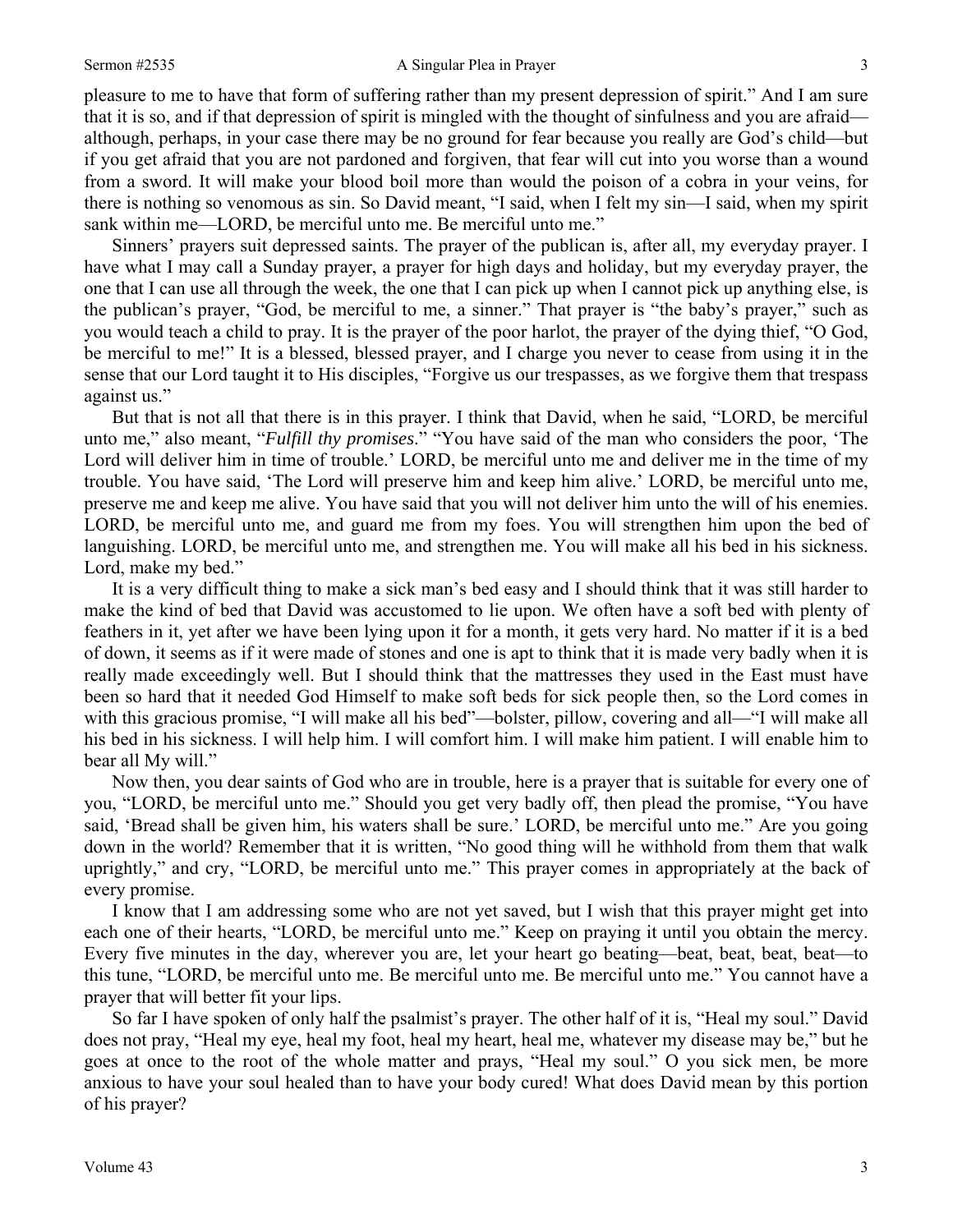He means, I think, first, "*Heal me, Lord, of the distress of my soul*! My soul is afflicted with an appalling disease and is brought very low 'Lord, heal my soul.' I am so sad, so sorely frightened, such terrors pass before my eyes, my soul is morbid, melancholic, despondent, hypochondriacal, 'Lord, heal my soul.'" The Lord is the great soul-healer, therefore go to Him with this prayer, "Lord, heal me of the distress of my soul."

But also add this meaning to the petition, "*Lord*, *heal my soul of the effect of sin*." Every sin brings on another sin. And the continuance in sin makes the tendency to sin, stronger. "'Heal my soul, Lord.' If I was once a drunk and I have given up the evil thing, yet the thirst will come, heal my soul of it. If I have been a man of the world and have made unrighteous gains, the tendency to do so again will be strong upon me when the opportunity occurs, 'Heal my soul, Lord.' That I may forget the wanton songs I used to sing, the wanton sights I once delighted in, the wanton lusts that once ate up my life, 'Heal my soul, Lord.'" It is one thing to be forgiven, it is another thing to be delivered from the result of a long life of sin. Yet God can do even that, so pray, "LORD, be merciful unto me and pardon me. Heal my soul and sanctify me."

I think that David also meant by this prayer, "*Heal me of my tendency to sin.*" He seemed to say, "Lord, I shall sin again if I am not healed. I have an evil tendency in me and an old nature which is inclined to sin. If You do not heal me of this disease, there will be another eruption upon the skin of my life and I shall sin again." When a man sins outwardly, it is because he has sin inwardly. If there were no sin in us, no sin would come out of us. But there it lies, sometimes concealed.

I do not think it is ever a good thing to sin, that cannot be, but I have known a man to be tempted and to fall into sin, who has discovered by his fall how much of sin there always was in him. It is something like the breaking out of a disease in the skin. It would not have broken out if it had not been there before. And the outbreak, however grievous it is, may be useful by driving the sufferer to seek a cure and so he becomes thoroughly healed. This is the meaning of David's prayer, "Heal my soul, for I have sinned. Heal me, that I may not sin again."

**II.** The second part of our subject is A CONFESSION. "I have sinned against thee."

I do not want to simply have these words in my mouth, to tell them to you. I wish that I could put them into your mouths, O you unconverted ones, that you might say them to God! Let us briefly consider what is meant by this confession, "I have sinned against thee."

First, it is a confession *without an excuse.* David does not say, "I have sinned against thee, but I could not help it," or, "I was sorely tempted," or, "I was in trying circumstances." No, as long as a man can make an excuse for his sin, he will be a lost man. But when he dares not and cannot frame an excuse, there is hope for him. "I have sinned against thee," is a confession without an excuse.

Further, it is a confession *without any qualification.* He does not say, "Lord, I have sinned to a certain extent, but still, I have partly balanced my sins by my virtues and I hope to wipe out my faults with my tears." No. He says, "I have sinned against thee," as if that were a full description of his whole life. He bows his knees and just confesses unto God, "Lord, I give up everything in the way of selfdefense or self-justification. 'I have sinned against thee.'"

But notice also that this confession is *without affectation.* When some people say, "We have sinned," you can tell by their manner that they think they are, by their confession, complimenting God. You talk with them and they say, "Oh, yes, sir, we are all sinners!"

Yes, they are all sinners, like the monk who said that he had broken all the commandments, and was the most wicked man in the world. So one of his companions asked him if he had broken the first commandment. Another asked about the second, then the third, the fourth, the fifth, and all the rest, and to each one he kept saying, "No, I never broken that in my life." They inquired about the whole ten and he declared that he had never broken one of them. Yet this was the man who had confessed that he had broken all ten.

And there are men who say that they are sinners, yet they do not mean it. And a sham sinner will only have a sham savior, that is to say, a man who only pretends to be a sinner and does not realize his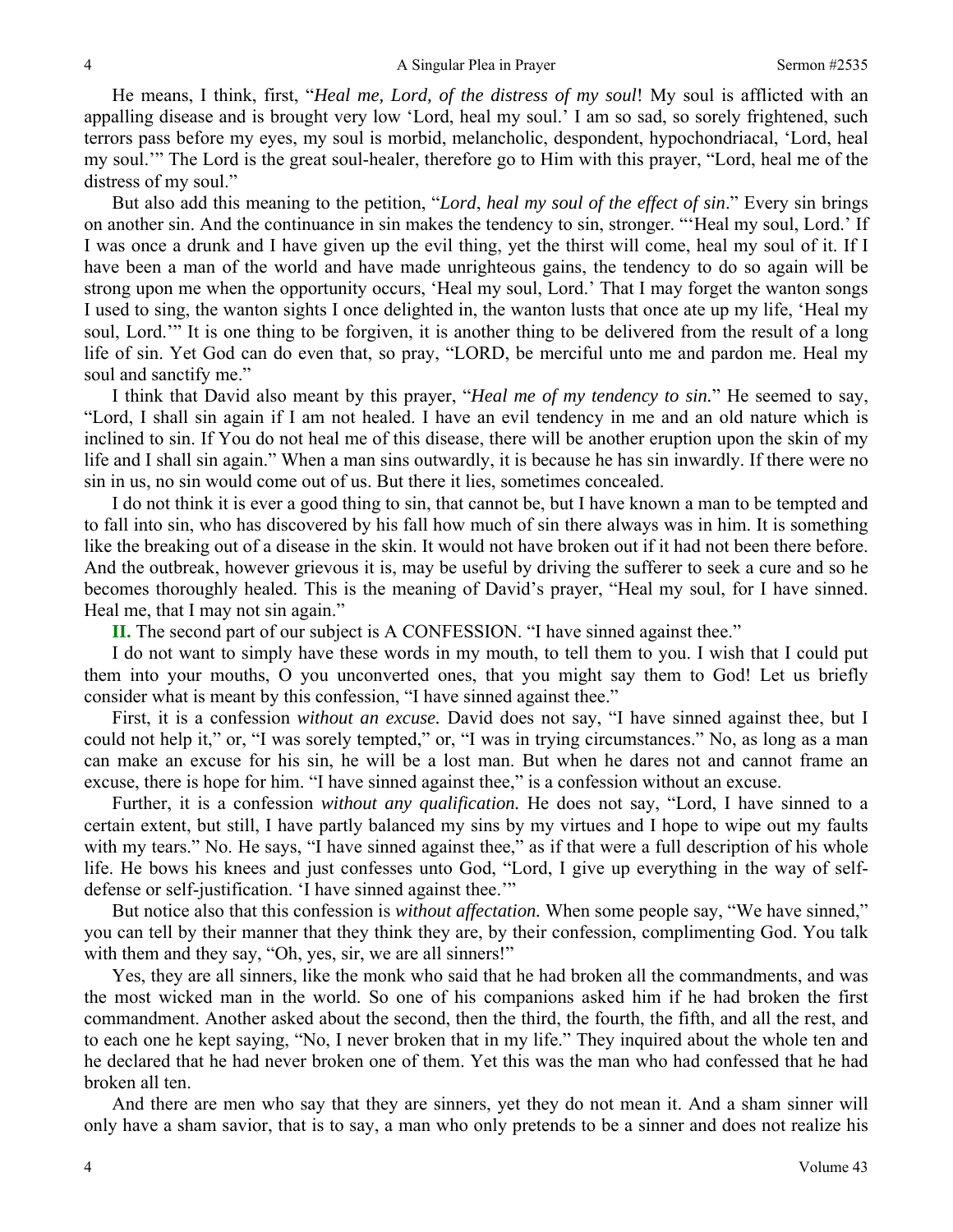guilt in the sight of God, will not have a Savior. Christ died for nobody but real sinners, those who feel that their sin is truly sin.

> *"A sinner is a sacred thing, The Holy Spirit has made him so;"*

and if I am happy enough to meet with a man who puts himself down with real sinners, I bid him believe in the Lord Jesus Christ and expect that, by so doing, he will find a real Savior who will cleanse him from sin by His precious blood.

I wanted you to notice that there was no affectation about David's confession of sin, for in the next verse he says, "My enemies speak evil of me." He was not going to confess sin which he had not committed and when men spoke against him, he said, "They speak evil of me." Well, but David, how can they speak evil of you when you confess that you are so bad! "Ay," he says, "but I have not done that with which they charge me. I confess that I have sinned against God, but I have not sinned against Him in the way they say I have. So far as their charges are concerned, I am innocent and pure. What I confess is that I have sinned against God."

I like a man, when he makes a confession of sin, not to be carried away into the use of proud expressions without meaning, but to speak with judgment and to acknowledge and confess only what is true. This is the excellence of David's confession, that he owns to what no sinner will ever admit till the grace of God makes him do it, "I have sinned against thee*."*

Hear him again in the fifty-first Psalm, "Against thee, thee only, have I sinned, and done this evil in thy sight." Hear the prodigal, "Father, I have sinned *against heaven*, and in thy sight, and am no more worthy to be called thy son." The essence of sin is that it is sin against *God*. It is wrong to do any harm to your neighbor, but after all, you and he are only two subjects of the great King and Lord of all.

It is high treason to sin against God and often that sin, of which men think the least, God thinks the most. That spiritual sin of which some say, "Oh, that is a mere trifle!" that forgetting of the Creator, that ignoring of the only Redeemer, this is the sin of sins, the damning sin which kindles the flames of hell. And it is a good thing and a right thing, when a man's confession of sin has David's confession as the very core of it, "LORD, be merciful unto me: heal my soul; for I have sinned against thee."

**III.** Now I close by noticing A PLEA and a very singular plea it is.

The psalmist's prayer is followed by a confession and strangely enough, the confession is the argument of the prayer. Listen to the text again, "I said, LORD, be merciful unto me: heal my soul." Why? "*For I have sinned against thee."* 

That is a very startling and remarkable way of pleading, but it is the only right one. It is *such a plea as no self-righteous man would urge.* The Pharisee keeps to this strain, "Lord, be merciful unto me, for I have been obedient, I have kept Your law." O foolish, self-righteous man. Do you not see that you are shutting the door in your own face? You say, in effect, "Be merciful unto me, for I do not need any mercy." That is what it practically comes to and therefore you are contradicting your own prayer. If you have kept the law from your youth up and you have been so good and so obedient, you do not need any mercy from God. Why therefore do you ask for it? No man who thinks himself better than his neighbors, strictly upright, honorable, and worthy of reward, will ever bow his knee and cry to God, "Have mercy upon me, for I have sinned against thee."

He pleads, on the contrary, "Have mercy upon me, for I am a most respectable man. I pay everybody twenty shillings in the pound. I have brought up my family most admirably. Have mercy upon me." I say again, he asks for charity and then says, "I do not want it. Give me of Your charity, O God, but I am not one of the poor beggars that crawl about the street, I am as well-to-do as anybody." None but the poor will value the charity of men and none but the guilty will value the charity of God.

If you are not a sinner, Christ as a Savior has nothing to do with you. He came into the world to save sinners and as for you who count yourselves righteous, this is what He says about you, "I came not to call the righteous, but sinners to repentance." As Mary sang, "He hath filled the hungry with good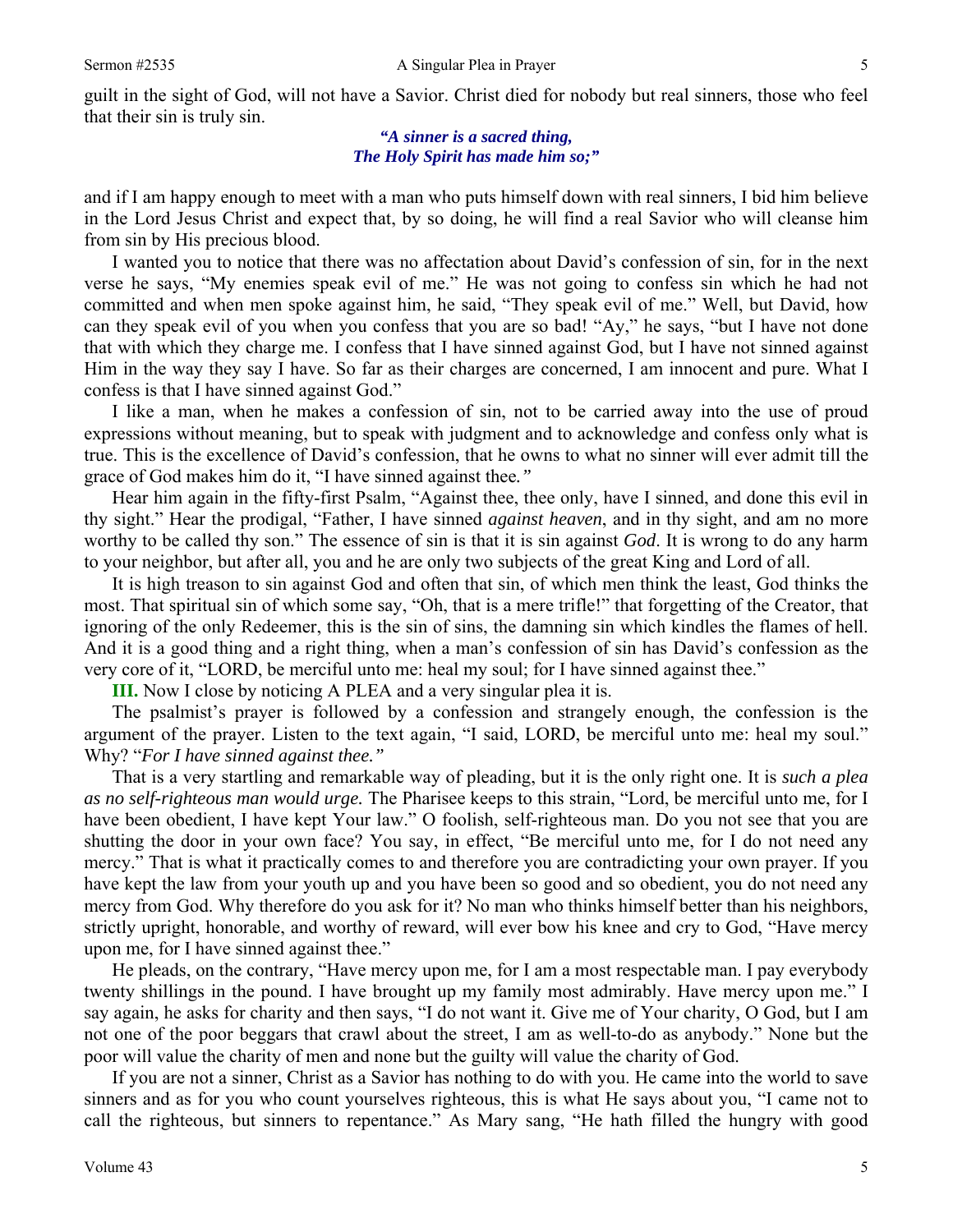things; and the rich he hath sent empty away." Let them feed themselves if they have such an abundance as they say. This then is the sort of plea that a self-righteous man would not urge.

This is, further, *such a plea as a carnal reasoner could not urge,* for he could not spy out any reason or argument in it. "Am I to appeal to my God for mercy and for soul-healing on the ground that I have sinned? Why!" he says, "there is no plea in that." But he who has been to Christ's school and learned the logic of the cross, will know that there is no argument equal in force to this, "Lord, I have sinned, I need mercy. Give it to me, Lord. I have sinned and therefore I have no right whatever to expect anything of You, therefore glorify Yourself by the freeness and spontaneity of Your abounding grace. *Lord,* I have sinned and this sinning has destroyed me, therefore have pity upon me. This sinning is like a deadly disease within my soul. Therefore, Great Physician, come and heal me. This sinning has killed me, therefore make me alive. This sinning has damned me, therefore come and save me."

That is the best pleading in all the world and after all, it is the common pleading that men make use of with their fellow-men. When one comes begging of me, what does he say? In nine cases out of ten, he tells me what is not true. That I can vouch for, but I always notice that he never pleads thus, "Now, sir, I want you to give me help because I do not need it very much. I am not at all badly off. I have about as much already as I want, but I thought that I would take to begging because it is a genteel kind of occupation." You never hear him talk like that.

I remember giving a man, who came begging of me with bare feet, a pair of patent leather boots. They were nearly done with, but I thought that he might make some use of them. He put them on, but he was not so foolish as to go begging in them. At the first gateway he came to, he pulled them off and I met him, ten minutes afterwards, without the boots, except that he had them slung over his back, ready to sell to the first likely customer. He knew that rags are the best clothes for a beggar if he would succeed in his calling, then the fouler and the more ragged he looks, the better for him, for so he appeals to our sense of pity.

At any rate, that is the way to beg of God. Do not go and smarten yourself up and say, "Lord, I am pretty decent as I am. Be merciful unto me." No, but go in your rags, go just as you are, in all your sin, and filthiness, and weakness, and poverty, and insignificance, and so appeal to the pity and the mercy of God. This is sound common sense that I am talking.

Suppose there had been a battle and I were a soldier who had been wounded and lay upon the plain? And suppose the surgeon and the men with the ambulance were going round to see who needed their help? If they came to me, I do not think I should say, "*Well,* doctor, I have got a bullet in here somewhere, but it has not gone in very far. I daresay it will be all right, you can leave me here." Oh, no! I would say, "I am afraid, doctor, that this bullet is very near my heart. You had better let your men pick me up and attend to me quickly, or I may be very soon dead." I certainly would not try to make myself out to be better than I was. And I would be glad to be attended to at once.

And what folly it is when a man tries to comfort himself, as a sinner, by looking up all his filthy rags of self-righteousness and saying, "Lord, I do not think there is very much the matter with me." O soul, if you did but know it, your whole head is sick and your whole heart is faint, from the crown of your head to the soles of your feet you are covered with wounds, and bruises, and putrefying sores. There is but a step between you and death—between you and hell, if you have never been washed in Jesus precious blood.

Therefore, do not set up your lying pretences. Do not paint yourself up, like Jezebel, for you cannot in that way make yourself beautiful in the sight of God. You must go to Him with all your wrinkles, and all your foulness, and everything else that is hideous, and say, "Lord, I have no beauty, I have no merit, nothing to plead, nothing to urge, but my guilt. 'Heal my soul; for I have sinned against thee.'" Then you shall be saved.

When a man cannot pay to God a penny in the pound of all his debts, then he will be frankly forgiven all. But as long as he promises that he will make a composition and do his best to pay what he owes to divine justice in the hope that Jesus Christ will make up the rest, there is no hope for him. The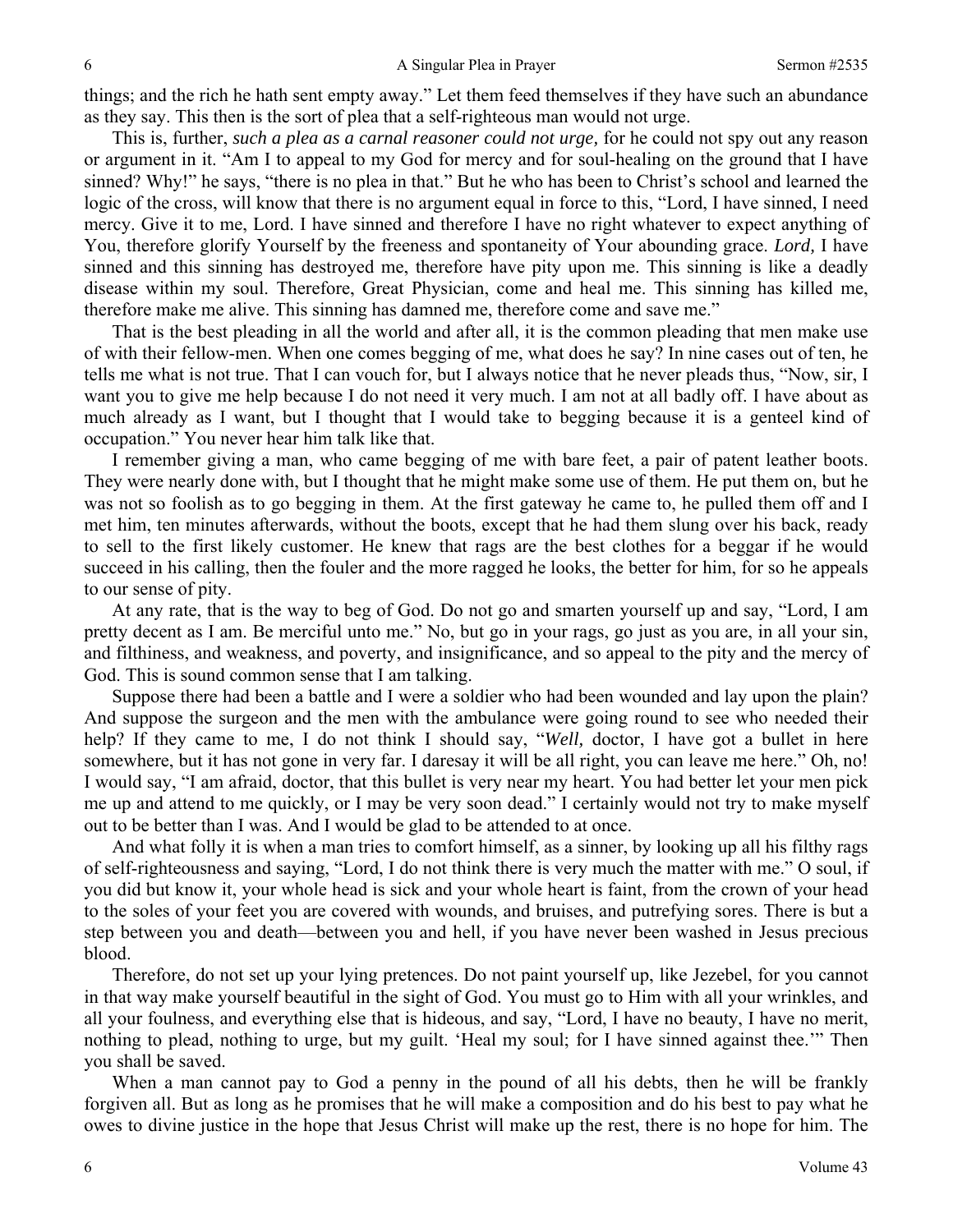#### Sermon #2535 **A Singular Plea in Prayer** 7

Lord Jesus Christ will not be a mere make weight for you. Do you think that you are to get into the scale with your beautiful righteousness and that you are to be accounted somebody of great importance and that Christ is to do the little that you cannot do, that it is to be "Christ & Co.," or rather, "Self & Co." and that you are to be the head of the firm and Christ to be a kind of silent partner? He will not do it. It would be a disgrace to Christ to yoke you with Him in such a fashion. You might as soon yoke a gnat with an archangel as think of your going in to help Christ to save you. To join a filthy rag from off a dunghill with the golden garments of a king or a queen cannot be permitted. Christ will be everything, or else He will be nothing—you must be saved wholly by mercy, or else not at all. There must not be even a trace of the fingers of self-righteousness upon the acts and documents of divine grace. It must be all of grace, "And if by grace, then is it no more of works; otherwise grace is no more grace."

There can be no more mingling of the two together as the ground of hope than oil will mix with water, or fire will burn beneath the sea. You cannot be saved by your own merits. Oh then I implore you, breathe this prayer to God, "Lord, be merciful unto me, pardon me, for You have mercy upon sinners, and here is one. You heal the sick, and here is one. Lord, by Your grace I trust You. I lay my sins on Jesus, I lay my soul-sickness at his dear feet. Lord, save me." It is all done if you trust Jesus—you are a saved man.

Just before I came in to this service, I saw a young brother whom I mean to propose to the church and who last Sunday came to me, after the morning sermon, and said, "Sir, I am saved, and I know I am." And as I spoke to him, I thought that I knew it, too. Why should there not be many others in the same blessed condition? What is the use of preaching, what is the use of this vast crowd coming together and going away again unless men believe in Christ? Look unto Jesus and be saved. If you look, you shall be saved now. The Lord lead you to look at this very moment, and unto Him be praise forever and ever! Amen.

### **EXPOSITION C. H. SPURGEON**

### *PSALMS 41-42*

You will see, dear friends, from these holy songs, that the saints of God in those olden days were not screened from trials and troubles, but were tempted in all points like as we are. If we happen to be in similar trying circumstances, let us take comfort from their experiences. The footsteps of the flock that has gone before should make the sheep feel that it is not lost.

#### **Psalm 41** To the chief Musician. A Psalm of David.

**Verse 1.** *Blessed is he that considereth the poor: the LORD will deliver him in time of trouble.*

David delivered *others* and God will deliver him. When he is poor and needy, God will think upon him, even as David considered the poor and the needy when they cried to him.

**2-3.** *The LORD will preserve him, and keep him alive; and he shall be blessed upon the earth: and thou wilt not deliver him unto the will of his enemies. The LORD will strengthen him upon the bed of languishing: thou wilt make all his bed in his sickness.* 

God will be condescendingly gentle to such as are kind and gentle to the poor. If we love God first, and then exhibit the result of that love in our care for the poor and the needy, we shall certainly be recompensed, for he that gives to the poor lends to the Lord, and the Lord will pay him back sometimes in his own coin, and oftener in a coin of heavenly currency. Let us take note of this and let us never harden our heart against the poor and the needy in the time of their extremity.

#### **4.** *I said, LORD, be merciful unto me:*

David had been very kind to the poor at all times, but when he gets into trouble, he does not plead that, he just mentions it. The main stress of his pleading is quite in another direction, namely, for mercy, "*I* said, LORD be merciful unto me."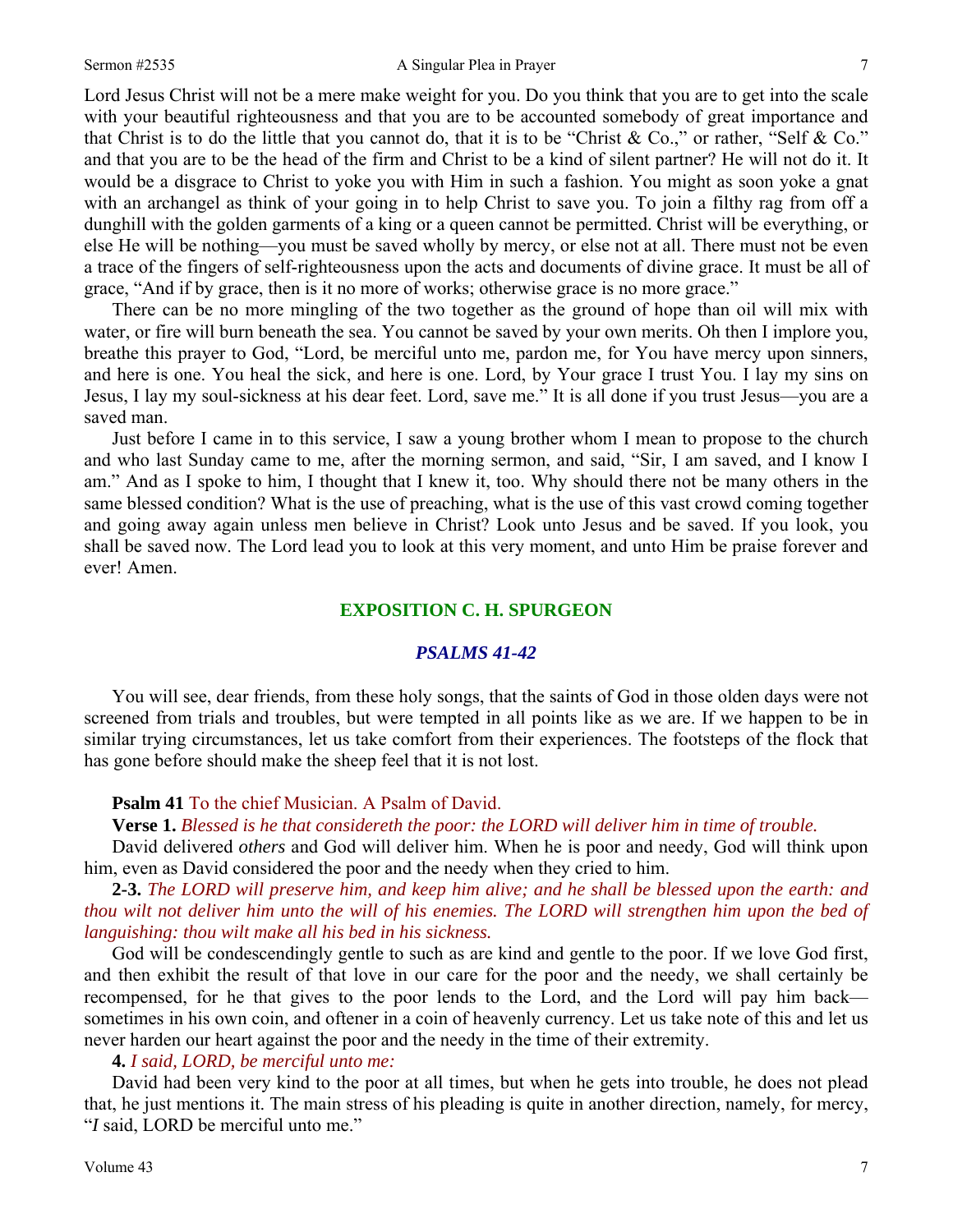## **4-5.** *Heal my soul; for I have sinned against thee. My enemies speak evil of me, When will he die, and his name perish?*

But good men do not die to please wicked men, and sometimes, when the good men have been dead, and buried, and their memory has been insulted by the wicked, they have risen up again in their posthumous influence. Good men live too long for the wicked, but they live as long as God wills that they should—they are immortal till their work is done.

The story of Wycliffe is but a typical case of what has often happened. When the monks gathered round his bed and expected that their opponent would soon be gone, he said, "*I* shall not die, but live," and so he did. And even after he had died, he continued to be a living power in the land. Indeed, we know not how much of the blessings we enjoy is the result of the light that was shed upon England by "the morning star of the Reformation."

**6.** *And if he come to see me, he speaketh vanity: his heart gathereth iniquity to itself; when he goeth abroad, he telleth it.*

Those are bad visitors to the sick who, when they speak, talk only nonsense or that which galls the sufferer. And then, when they go out, begin to tell an idle tale against him to his injury.

**7-9.** *All that hate me whisper together against me: against me do they devise my hurt. An evil disease, say they, cleaveth fast unto him: and now that he lieth, he shall rise up no more. Yea, mine own familiar friend, in whom I trusted, which did eat of my bread, hath lifted up his heel against me.*

Many a child of God has had his character whispered down by slanderers. Many a man has had a hard time of it through the evil speaking of men of the world. Yea, even the Lord of saints and the King of pilgrims knew what it was to find a traitor in His most familiar friend, and to receive the basest ingratitude from one who had eaten of His bread. Do not be carried away with too much sorrow if you are slandered or betrayed, better men than you have suffered through this fearful evil. Therefore, take the trouble to your Lord and bear it with such patience as He will give you.

**10-11.** *But thou, O LORD, be merciful unto me, and raise me up, that I may requite them. By this I know that thou favorest me, because mine enemy doth not triumph over me.*

"He may think that he shall triumph over me. He may even begin, in his mind, to divide the spoil, but he shall never really get it, 'Mine enemy doth not triumph over me.'"

**12-13.** *And as for me, thou upholdest me in mine integrity, and settest me before thy face forever. Blessed be the LORD God of Israel from everlasting, and to everlasting. Amen, and Amen.* 

That is the sick man's praise—it is full of fervor and full of life. Let us never rob God of the revenue of His praises. Let us not have such a cupboard love for Him that we only praise Him when He gives us good things. Let us bless His name just as much when He takes away, when He afflicts, when He chastises. That is true praise which comes from the bed of affliction and from a heart that is sore broken with sorrow.

Now in the next Psalm, we find the good man in trouble again.

#### **Psalm 42:1.** *As the hart panteth after the water brooks, so panteth my soul after thee, O God.*

"As the hart pants" or "brays." And if such is your soul's panting after God, you shall have what you pant for. Sooner or later, God will manifest Himself in grace to the man who cries after Him in this fashion.

**2.** *My soul thirsteth for God, for the living God:* 

"My soul, my very soul, thirsteth for God, the living God."

**2-3.** *When shall I come and appear before God? My tears have been my meat day and night, while they continually say unto me, Where is thy God?*

That is another of the taunts of the ungodly. Just now, they said, "When shall he die and his name perish?" Now they cry, "Where is thy God? You said that He would help you. You were sure that He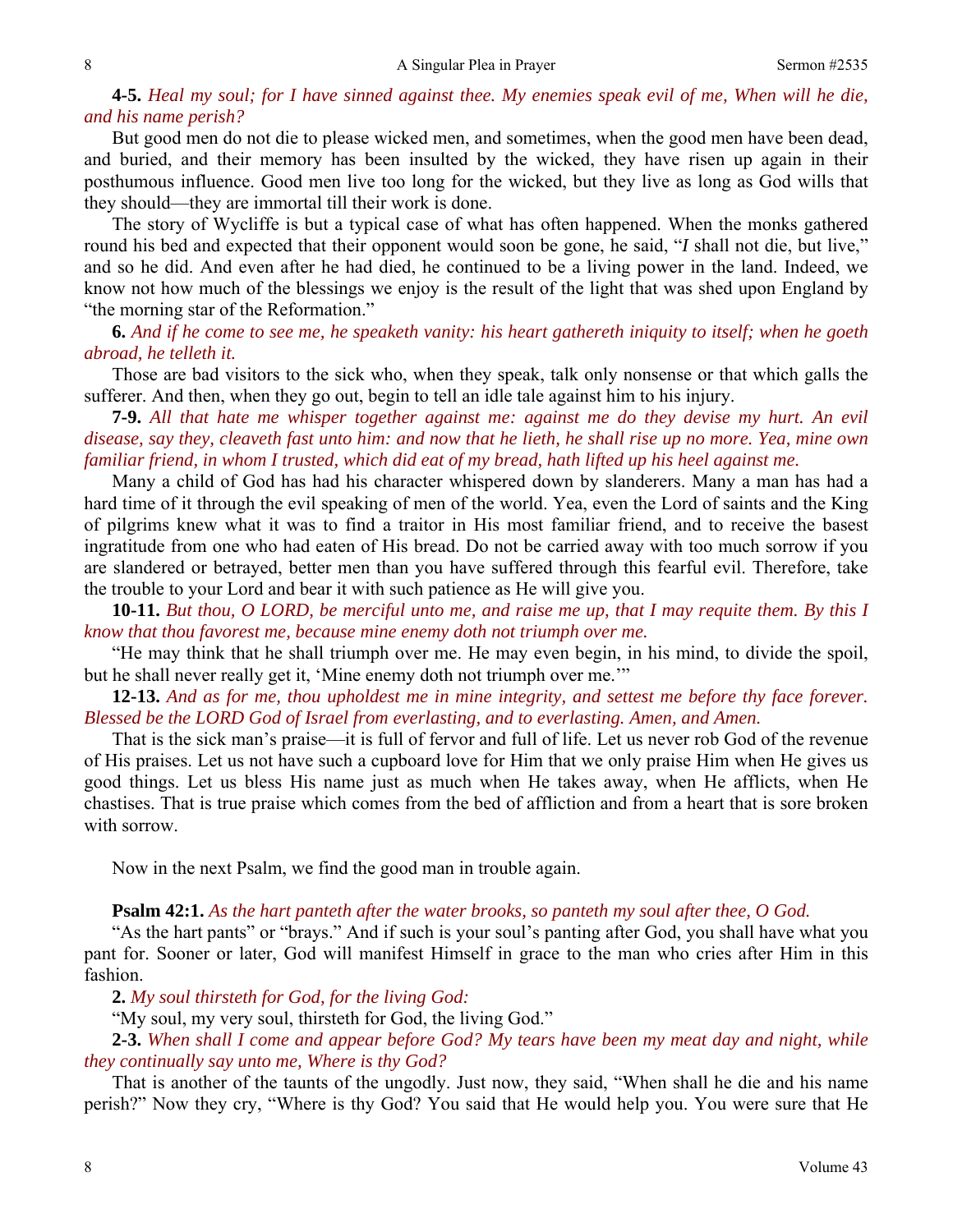would comfort you. You were confident that He would draw near to you and now you are crying and panting after Him and have not got what you want. 'Where is your God?'"

# **4.** *When I remember these things, I pour out my soul in me:*

That is not a good thing to do. If you do pour your soul out, do not pour it into *yourself* again. There is little gain when you merely empty your grief out of yourself into yourself. I have known many a man lay his burden down and then take it up again directly. That is poor economy. The way to get rid of the sorrow is to pour out your hearts before God. There is no wisdom in doing what the psalmist says he did, "I pour out my soul in me."

**4-5.** *For I had gone with the multitude, I went with them to the house of God, with the voice of joy and praise, with a multitude that kept holyday. Why art thou cast down, O my soul? and why art thou disquieted in me?* 

You see, the psalmist here talks to himself. Every man is two men, we are duplicates, if not triplicates, and it is well sometimes to hold a dialogue with one's self. "Why art thou cast down, O my soul?" I always notice that as long as I can argue with myself about my depressions, I can get out of them. But when both the men within me go down at once, it is a downfall indeed. When there is one foot on the solid rock, the other comes up to it pretty soon.

**5***. Hope thou in God: for I shall yet praise him for the help of his countenance.*

"I know I shall. He will yet look at me. I shall not always be in the dark. Wherefore, let me begin at once to praise Him." It is well, sometimes, to snatch a light from the altars of the future and with it to kindle the sacrifices of the present. "I shall yet praise him for the help of his countenance."

**6.** *O my God, my soul is cast down within me: therefore will I remember thee from the land of Jordan, and of the Hermonites, from the hill Mizar.*

From the little hill I will think of all Your former love, all the sacred spots where You have met with me, all the lonely places where You have been my Comfort, and all the joyful regions where You have been my glory. I will think of these, and take comfort from them, for You are an unchanging God, and what You did for me before, You will do for me again and yet again.

**7.** *Deep calleth unto deep at the noise of thy waterspouts: all thy waves and thy billows are gone over me.*

Here is a great storm. Here is a man, not merely on the sea, but in the sea, with not only some waves beating upon him, but with all of them going over him. And those not common waves, but God's waves. That is a Hebraism for the biggest waves, Atlantic billows, all these have gone right over him, yet see how he swims. Hope in God always crests the stormiest billow.

**8-9.** *Yet the LORD will command his lovingkindness in the daytime, and in the night his song shall be with me, and my prayer unto the God of my life. I will say unto God my rock, Why hast thou forgotten me? why go I mourning because of the oppression of the enemy?*

See what liberties saints take with God, how they reason with Him, how they argue with Him and God loves them to do so. Are you not pleased with your child when he urges reasons why you should do this or that for him? You are glad to see that he has mind enough to think of these things, and confidence enough in you to expect you to be affected by his pleadings. And the Lord loves His people to discourse with Him. "Put me in remembrance," He says. "Let us plead together." "Come now, and let us reason together, says the LORD." If we reasoned more with God, we should reason less with ourselves. There is a good reason for reasoning with God, but it is often unreasonable to reason with yourself.

**10-11.** *As with a sword in my bones, mine enemies reproach me; while they say daily unto me, Where is thy God? Why art thou cast down, O my soul? and why art thou disquieted within me? hope thou in God: for I shall yet praise him, who is the health of my countenance, and my God.* 

It is curious to see the duplicate man here. He talks to himself as, "thou," and yet he says, "I." "Hope thou in God: for I shall yet praise him, who is the health of my countenance." First, he said, "I shall yet praise him, for the help of his countenance." Now it is, "the health of my countenance." When God helps us with His countenance, then our own countenance soon grows bright and healthy. "Who is the